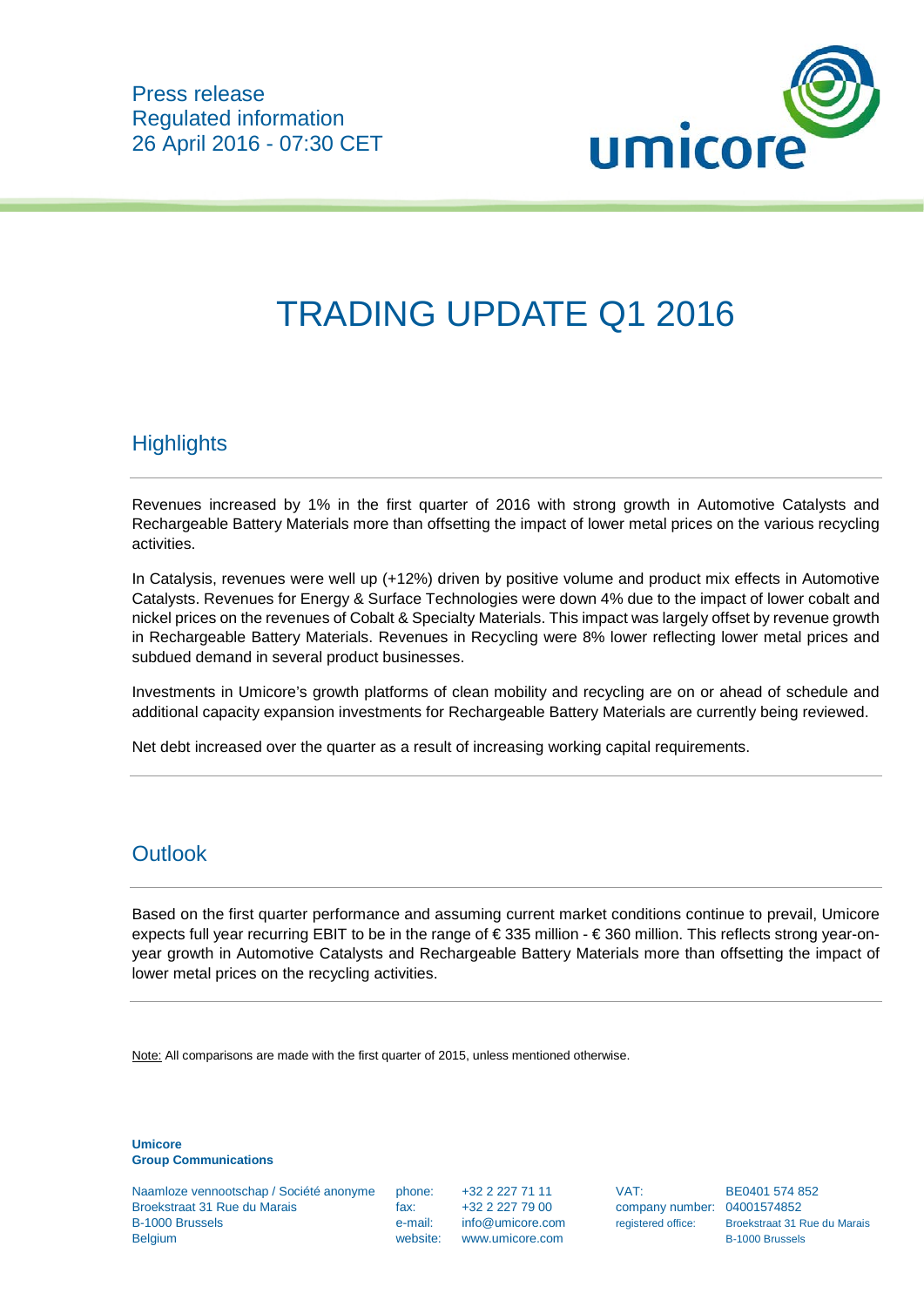

## **Catalysis**

Revenues in Catalysis were up 12% reflecting strong demand in Automotive Catalysts.

Revenues for **Automotive Catalysts** were up considerably, driven primarily by strong demand for Umicore's catalysts for light-duty vehicles and a more supportive product and regional mix in that segment. Revenues for catalysts for heavy-duty diesel vehicles were also higher, benefitting from the ongoing ramp-up of production in Europe and Asia.

The global light-duty vehicle market showed a moderate growth of 0.8%. Increases in North America, Europe and China were largely offset by declines in Japan, South Korea and South America. Umicore's sales volumes and revenues were well ahead of the global car market and in most regions.

In Europe, Umicore's volumes and revenues were up substantially and well above the 1.8% growth in the market. The share of diesel catalysts in Umicore's mix further increased following the roll-out of Euro 6b compliant diesel platforms into new models. Sales volumes of gasoline catalysts were also higher due to the success of previously introduced gasoline platforms and the increasing popularity of direct injection gasoline engines, to which Umicore is well exposed. The new production plant in Poland is now fully operational.

Umicore's volumes and revenues were flat in North America while the car market grew 5%. The market growth was mainly driven by Asian car OEM's to which Umicore has less exposure in North America. In South America, Umicore felt the drop in demand in the car market, which was down by 26%.

In China, Umicore showed good growth and outpaced the car market. Umicore continues to benefit from its strong exposure to international brands as sales of their vehicles are growing faster than those of local brands. The Chinese car market continued to grow, although at a slower rate of 3.9%. Umicore's volumes and revenues were higher in the South Korean market driven by its platform mix. Revenues were also well up for Japanese OEM's globally, where Umicore's strategy to increase its global market share is taking effect.

In India, Umicore's new plant for light-duty vehicle catalysts is fully ramped up and volume and revenue growth were well above those of the car market. Construction of the plant in Thailand is progressing well and is set to come on stream in the third quarter of this year.

Revenues for **Precious Metals Chemistry** were up year on year. This was mainly the result of strong demand from the automotive industry for inorganic chemicals used in catalytic applications.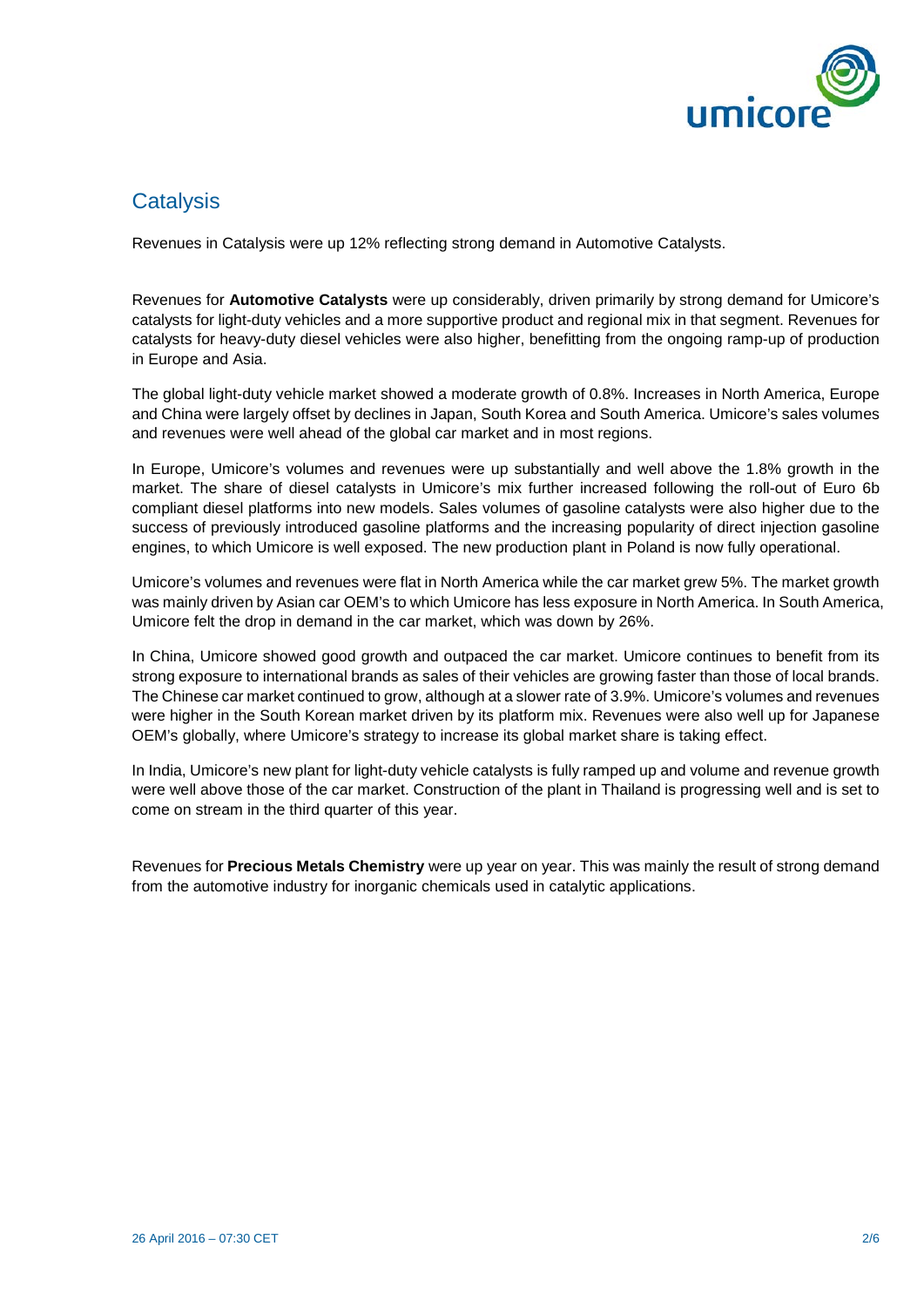

# Energy & Surface Technologies

Revenues in Energy & Surface Technologies decreased by 4% due to the impact of lower cobalt and nickel prices on the recycling and distribution activities in Cobalt & Specialty Materials. This impact was largely offset by revenue growth in Rechargeable Battery Materials.

Volumes and revenues for **Rechargeable Battery Materials** were well above the first quarter of 2015 driven by growing demand from the automotive segment. Shipments of Umicore's High Energy LCO (lithium cobaltite) cathode materials for high-end portable devices were lower, reflecting some seasonal stock adjustments.

Demand for cathode materials used in the transportation segment was significantly higher year on year. With its diversified customer base and wide range of NMC (nickel manganese cobalt) cathode materials, Umicore continues to benefit from the growing penetration of electrified vehicles in the market and the trend to use larger size batteries to increase the driving range.

Ongoing capacity expansion projects in China are on track to come on stream in 2016. Additional expansion investments in Korea and China are currently being reviewed considering an anticipated acceleration of demand.

Revenues for **Cobalt & Specialty Materials** were down year on year. Prices for nickel and cobalt were substantially below the average of the first quarter last year and this impacted the revenue contribution from both the refining and distribution activities.

Demand in the different product groups was stable with solid demand for nickel sulphates used as precursors for cathode materials as well as metal carboxylates used in various catalytic applications. Volumes in the European and US distribution activities were higher. This could, however, only partially offset the impact of lower metal prices on distribution margins.

The business unit will close its cobalt powders plant for hard metal applications in Shanghai, China, and integrate this activity in the cobalt refining plant in Ganzhou, China.

Revenues for **Electroplating** were down compared to a very strong first quarter in 2015. Demand for precious metals electrolytes was impacted by a general slowdown in the electronics industry, whereas lower order levels for decorative applications reflected an unfavourable customer mix. While sales volumes of precious metal products used in coatings for printed circuit boards were somewhat down, the business unit successfully increased its market share in that segment.

Revenues for **Electro-Optic Materials** were up compared to the first quarter of 2015 reflecting higher revenues for infrared optic products and germanium tetrachloride. The contribution to revenues from the recycling and refining activity as well as the substrates business was in line with the previous year.

**Thin Film Products** recorded lower revenues, due to a slow start in the large area coating activity compared to a relatively strong first quarter for that activity in 2015. Competitive price pressure also weighed on margins.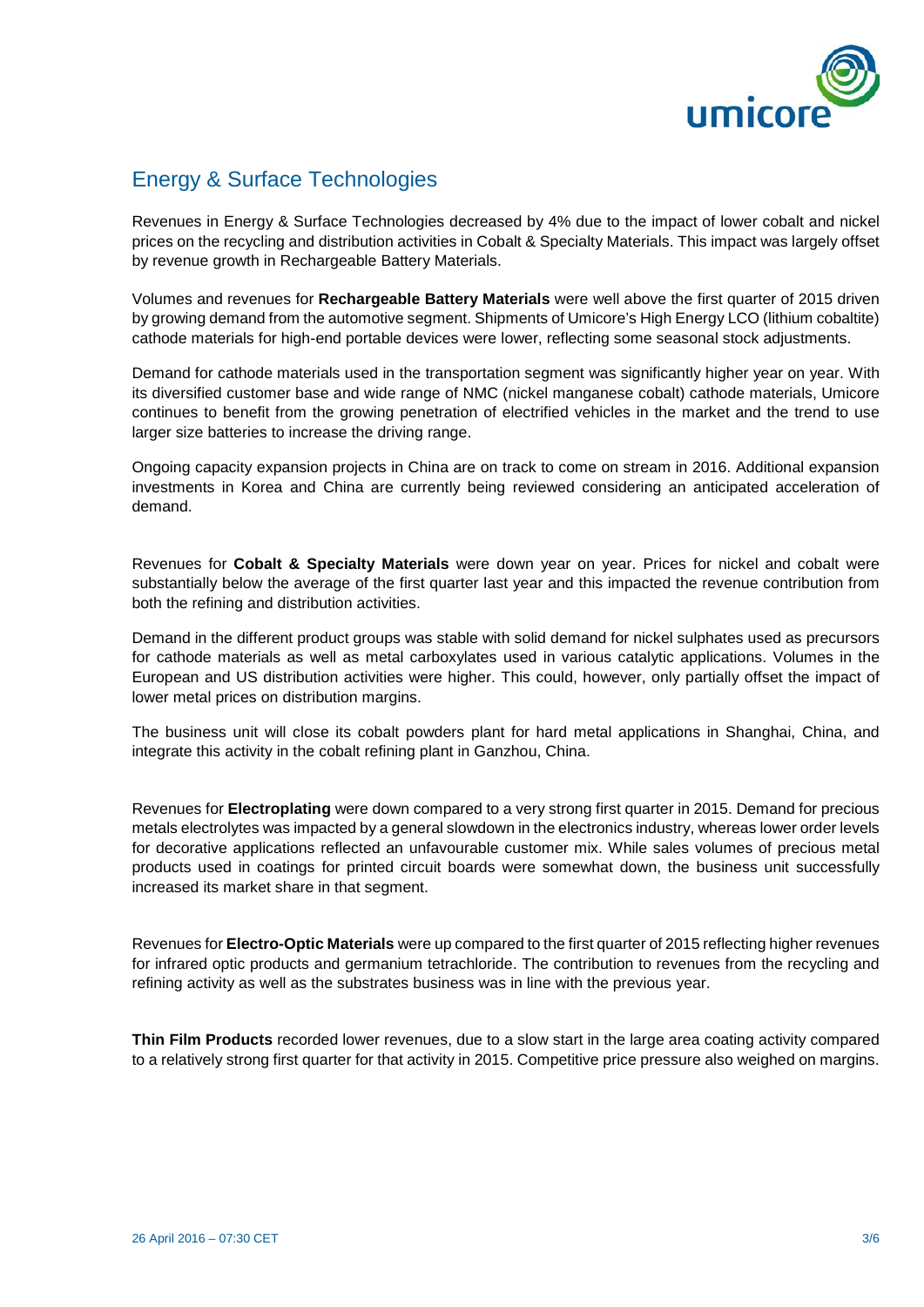

# **Recycling**

Revenues in Recycling decreased by 8% reflecting the impact of lower metal prices on the recycling activities as well as lower demand in several product businesses.

Revenues for **Precious Metals Refining** were lower year on year, reflecting the impact of lower metal prices partly offset by a positive mix effect. For precious metals, the impact of lower spot prices was mitigated to a limited extent by pricing contracts secured in early 2015. Spot prices for specialty metals cannot be hedged and had a significant impact on margins.

Processed volumes were slightly lower year on year despite the higher throughput rate achieved following the expansion investments which were carried out in 2015. The volume reduction was caused by the scheduled maintenance shutdown of the Hoboken smelter which commenced towards the end of the quarter.

Supply of industrial by-products remained solid, with large quantities of complex residues arriving from the non-ferrous metal mining and smelting industries. The intake of end-of-life materials – which constitute a smaller share of the supply – was somewhat less supportive, as competitive pressure reduced the overall availability of recyclables.

The auxiliary investments in the framework of the capacity expansion programme of the Hoboken plant are ongoing and are on schedule to be completed by the end of 2016.

Revenues for **Jewellery & Industrial Metals** were down as a result of lower revenues from sales of investment-related products. Demand for industrial applications and jewellery products was somewhat higher while the contribution of the recycling activity was stable.

**Platinum Engineering Metals** recorded lower revenues as a result of a slower start of the performance catalyst business, primarily due to the timing of customer projects. Order levels from the glass manufacturing industry were slightly higher reflecting customer wins. The impact of the cost-efficiency measures taken in 2015 could mitigate to some extent the impact of lower revenues on earnings.

The contribution from the trading activity in **Precious Metals Management** was considerably lower due to the lacklustre metal price environment. Demand for the physical delivery of metals was stable.

Revenues in **Technical Materials** were significantly down year on year as volumes and prices continued to suffer from strong competitive pressure and overcapacity in the different end markets. The business unit was able to offset the impact of lower revenues on earnings by the implementation of productivity and costefficiency measures. Additional steps are being considered to make the business more sustainable.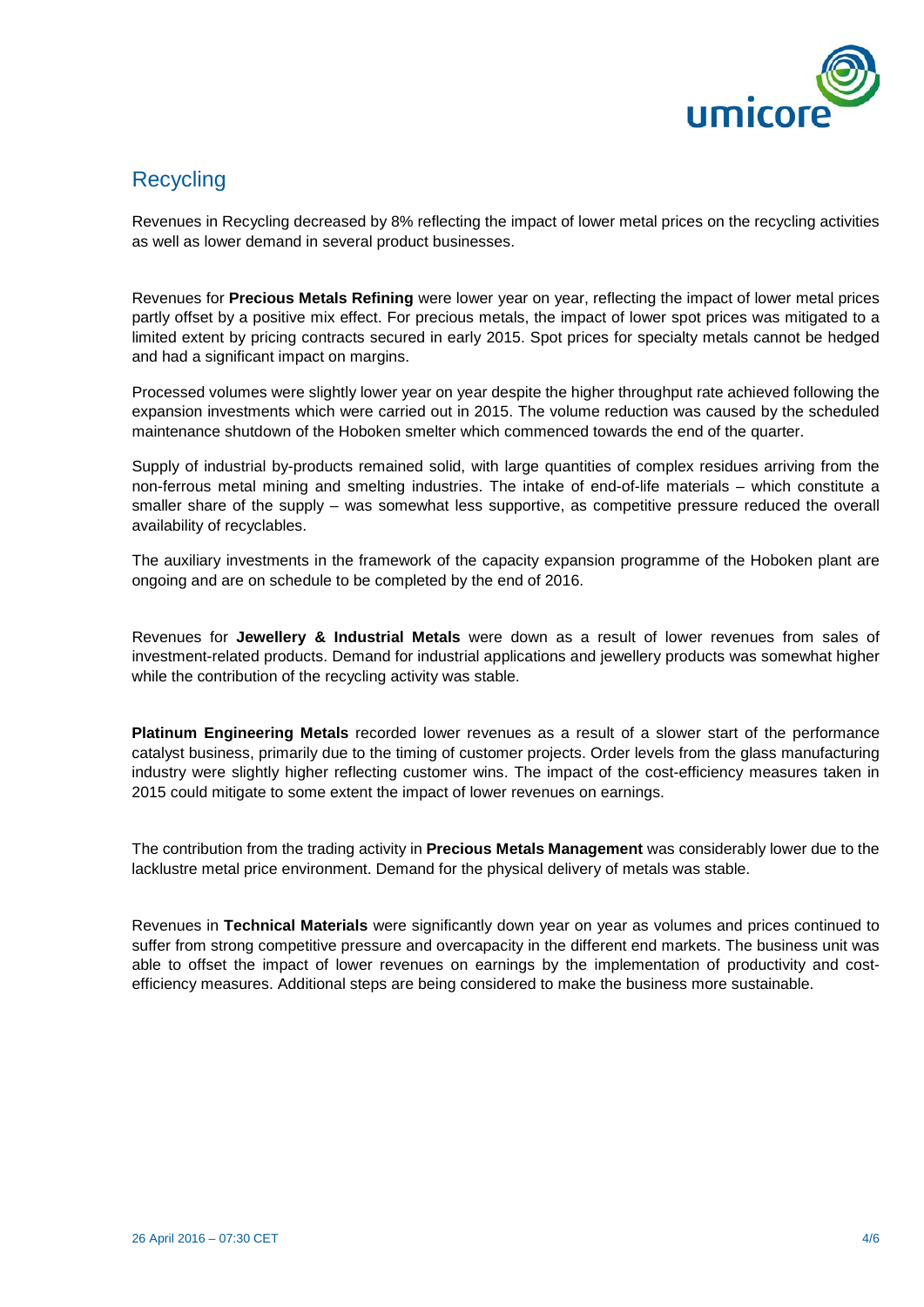

#### Discontinued operations

Sales volumes and revenues for **Building Products** were stable year on year. In Europe, revenues were somewhat higher, helped by a mild winter and compared to a low activity level in the first quarter of last year. Sales volumes of building materials in the markets outside Europe were slightly down due to the timing of new project launches.

The product mix further improved with a larger share of revenues from higher added-value products. Product premiums, however, continued to be impacted by strong competitive pressure.

In the French competition case, a hearing took place at the end of March during which Umicore contested all the assertions made by the French Competition Authority. A decision by the Authority will be issued in the coming weeks. Until this time, it is not possible to gauge the impact the decision might have.

Revenues for **Zinc Chemicals** were below the level of the first quarter last year which benefited from a higher zinc price.

Order levels for fine zinc powders were down mainly due to lower demand for use in marine containers in China. Container production was lower as the shipping industry drew down surplus stocks built up in previous periods. Order levels for powders for protective coatings remained solid in the other regions. Sales volumes of zinc oxides were higher due to solid demand from the animal feed industry. Order levels for zinc powders used in primary batteries were slightly up.

The new plant for the production of high grade zinc powders and recycling of zinc residues in Changsha, China, is ramping up according to plan.

#### **Corporate**

**Element Six Abrasives** recorded lower revenues year on year as a result of the difficult trading conditions in several of its key end markets. The market for oil and gas drilling products remained sluggish, with the global rig count continuing to fall.